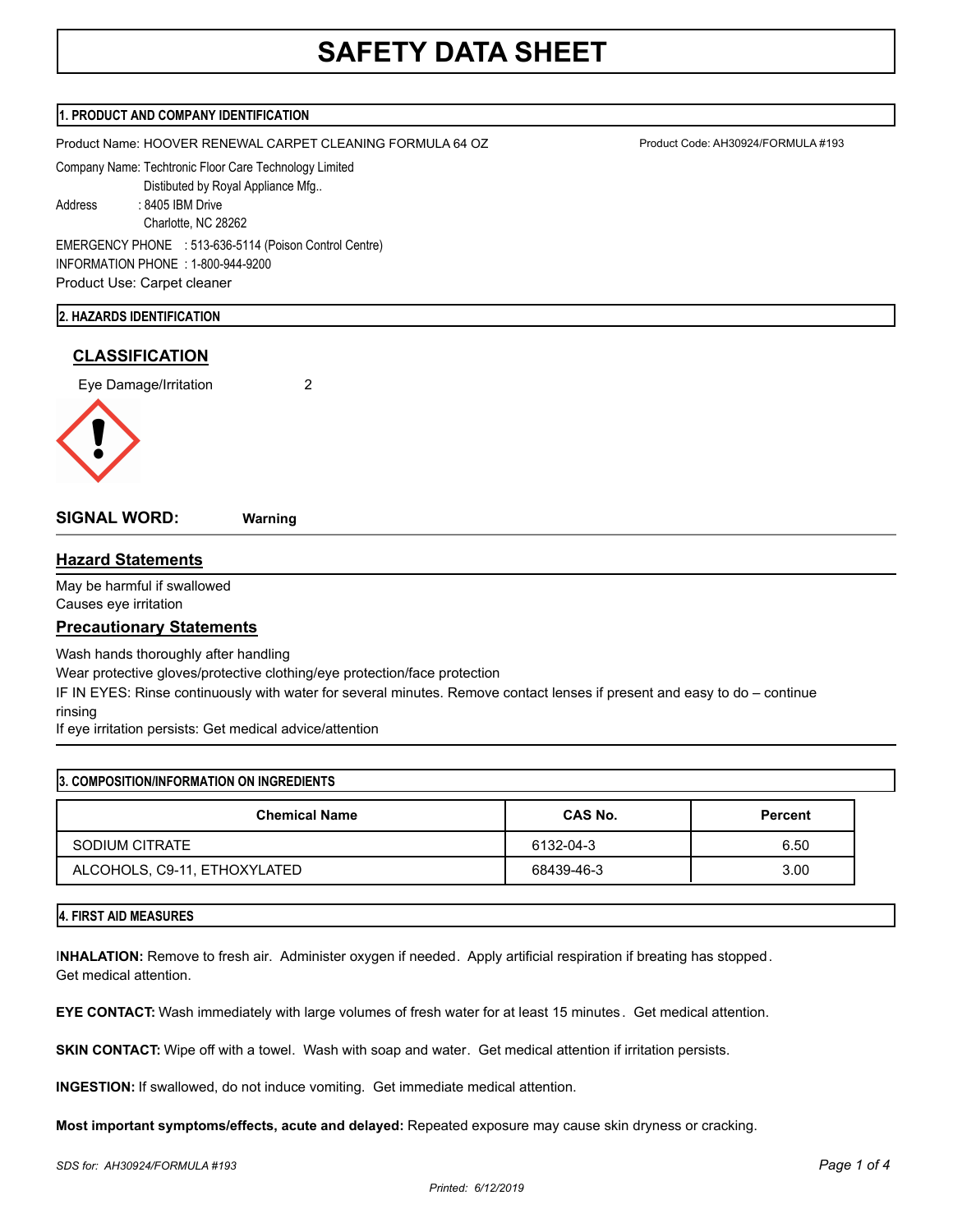## **Indication of immediate medical attention and special treatment needed:** None known.

## **5. FIRE FIGHTING MEASURES**

## **Suitable and unsuitable extinguishing media:** None required.

**Specific hazards arising from the chemical:** Closed containers may burst from internal pressure build-up when exposed to extreme heat and discharge contents. Liquid content of container will not support combustion. Overexposure to decomposition products may cause a health hazard. Symptoms may not be readily apparent. Obtain medical attention. Hazardous decomposition products include carbon dioxide, carbon monoxide, and other toxic fumes.

**Special equipment and precautions for fire-fighters:** Water may be used to cool containers to prevent pressure buildup and explosion when exposed to extreme heat. Wear goggles and use self-contained breathing apparatus . If water is used, fog nozzles are preferred.

#### **6. ACCIDENTAL RELEASE MEASURES**

**Personal precautions, protective equipment, and emergency procedures:** Avoid breathing vapors. Ventilate area. Remove all sources of ignition.

**Methods and materials for containment and cleaning up:** Clean up with absorbent material and place in closed containers for disposal.

# **7. HANDLING AND STORAGE**

**Precautions for safe handling:** Keep closure tight and container upright to prevent leakage. Follow usage directions. Do not get in eyes. Avoid skin contact and contact with clothing. Do not take internally.

**Conditions for safe storage, including any incompatibilities:** Store and use in cool, dry, well-ventilated areas. Keep containers closed when not in use. Keep away from excessive heat.

# **8. EXPOSURE CONTROL/PERSONAL PROTECTION Chemical Name / CAS No. OSHA Exposure Limits ACGIH Exposure Limits Other Exposure Limits** SODIUM CITRATE Not established Not established Not established 6132-04-3 ALCOHOLS, C9-11, Not established Not established ETHOXYLATED 68439-46-3

**Appropriate engineering controls:** Ventilation should be sufficient to prevent inhalation of any vapors .

## **Individual protection measures:**

**Respiratory protection:** None under normal use. Avoid breathing vapors. In restricted areas , use approved chemical/mechanical filters designed to remove a combination of particles and vapor. In confined areas, use an approved air line respirator or hood. Self-contained breathing apparatus is required for vapor concentrations above PEL/TLV limits .

**Protective gloves:** None under normal use. Use solvent-resistant for prolonged or repeated contact.

**Eye protection:** None under normal use. However, use of safety glasses with splash guards or full face shield should be used if indicated.

**Other protective clothing or equipment:** None under normal use. However, use of solvent-resistant aprons or other clothing is recommended. Eye washes and safety showers in the workplace are recommended.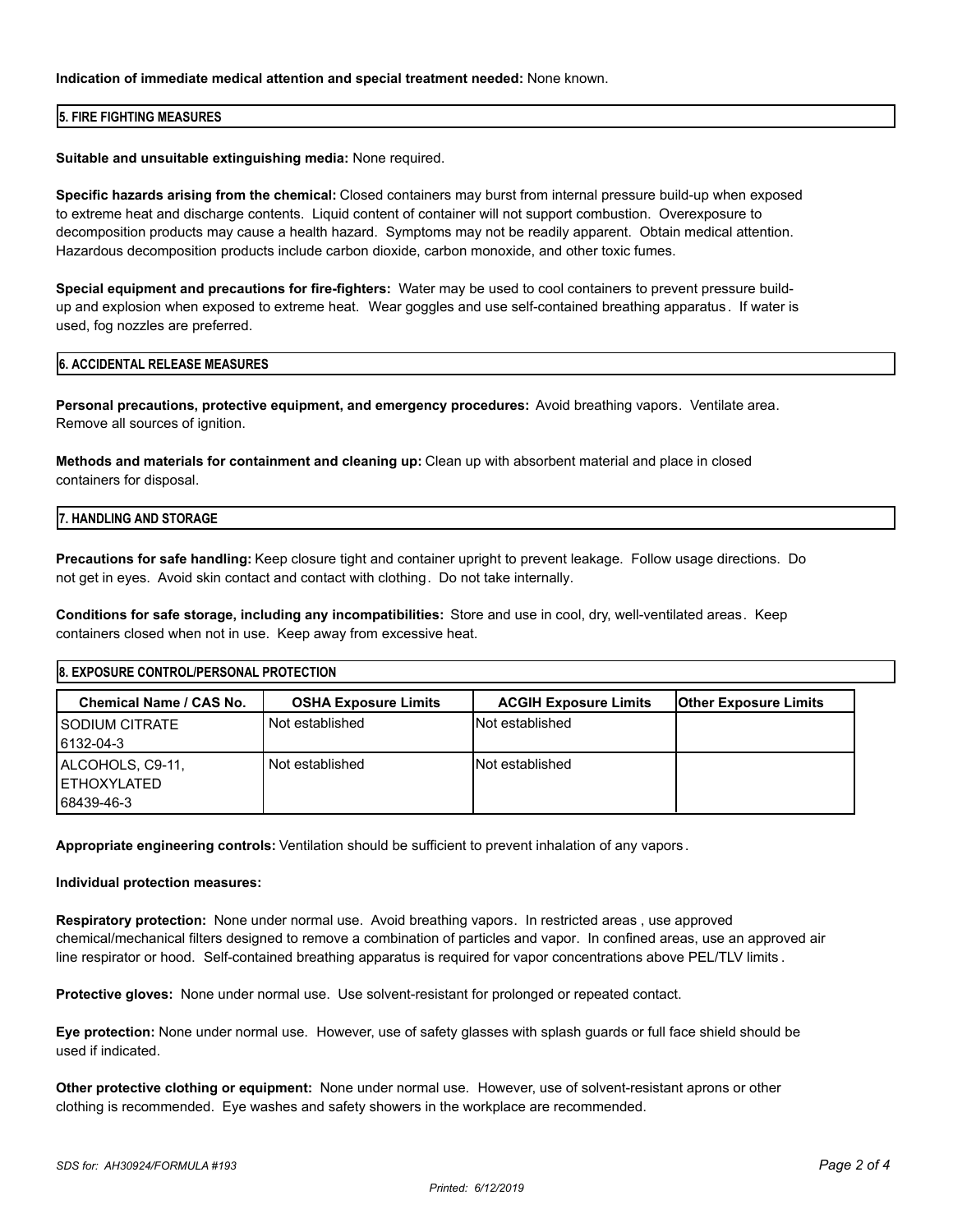#### **9. PHYSICAL AND CHEMICAL PROPERTIES**

| Appearance: Hazy liquid,                                            | straw colored                        |                                          | <b>Odor: Pleasant</b>              |
|---------------------------------------------------------------------|--------------------------------------|------------------------------------------|------------------------------------|
| <b>Odor threshold:</b> Not determined                               |                                      |                                          | Density: 0.995-1.005               |
|                                                                     | $pH: 7.6 - 8.6$                      |                                          | Melting point: Not determined      |
| Freezing point: Not determined                                      |                                      |                                          | <b>Solubility:</b> Not determined  |
|                                                                     | <b>Boiling point:</b> Not determined |                                          | <b>Flash point:</b> Not determined |
| Evaporation rate: Slower than ether                                 |                                      | Flammability: Will not burn              |                                    |
| <b>Explosive Limits: Not applicable</b>                             |                                      | Autoignition temperature: Not determined |                                    |
| Decomposition temperature: Not determined                           |                                      | <b>Viscosity:</b> $5 - 15$ cps           |                                    |
| Vapor Pressure: Not determined                                      |                                      |                                          | Vapor Density: Heavier than air    |
| <b>Partition coefficient (n- Not determined)</b><br>octanol/water): |                                      |                                          |                                    |

## **10. STABILITY AND REACTIVITY**

**Reactivity:** Not reactive under normal conditions of use.

**Chemical stability:** Stable under normal storage and handling conditions.

**Possibility of hazardous reactions:** None known.

**Incompatible materials:** None known.

None

**Hazardous decomposition products:** None known.

None

# **11. TOXICOLOGICAL INFORMATION**

Long-term toxicological studies have not been conducted for this product.

## **12. ECOLOGICAL INFORMATION**

Long-term ecological studies have not been conducted for this product.

## **13. DISPOSAL CONSIDERATIONS**

Dispose of in accordance with local, state, and federal regulations. Before attempting clean up, refer to other sections of this document for hazard cautionary information.

#### **14. TRANSPORT INFORMATION**

By land: Not regulated.

By water: Not regulated.

By air: Not regulated.

## **15. REGULATORY INFORMATION**

All ingredients are either listed on the TSCA inventory or are exempt.

This product can expose you to chemicals including those listed below, which is/are known to the State of California to cause cancer and birth defects or other reproductive harm. For more information go to www. P65Warnings.ca.gov.

None